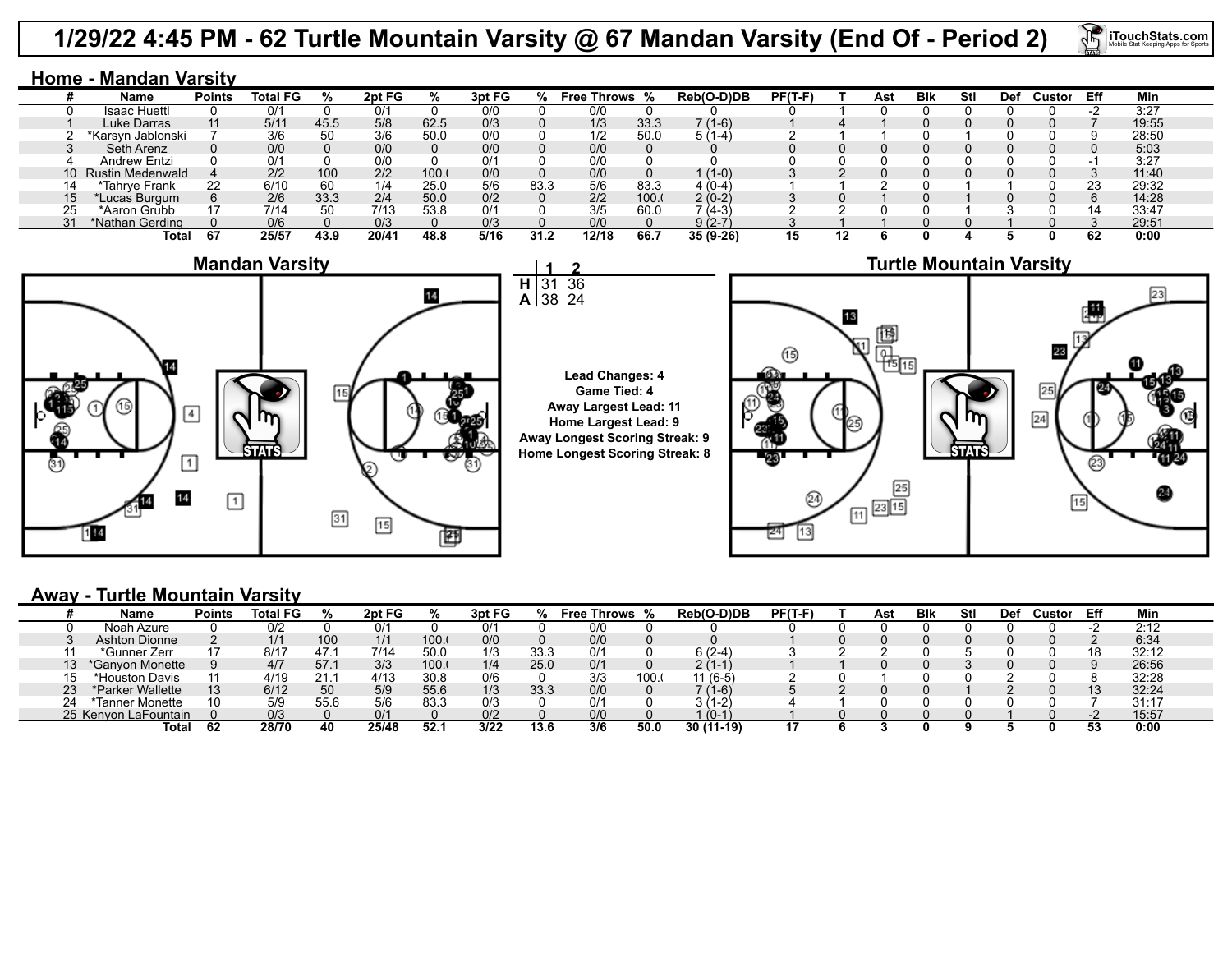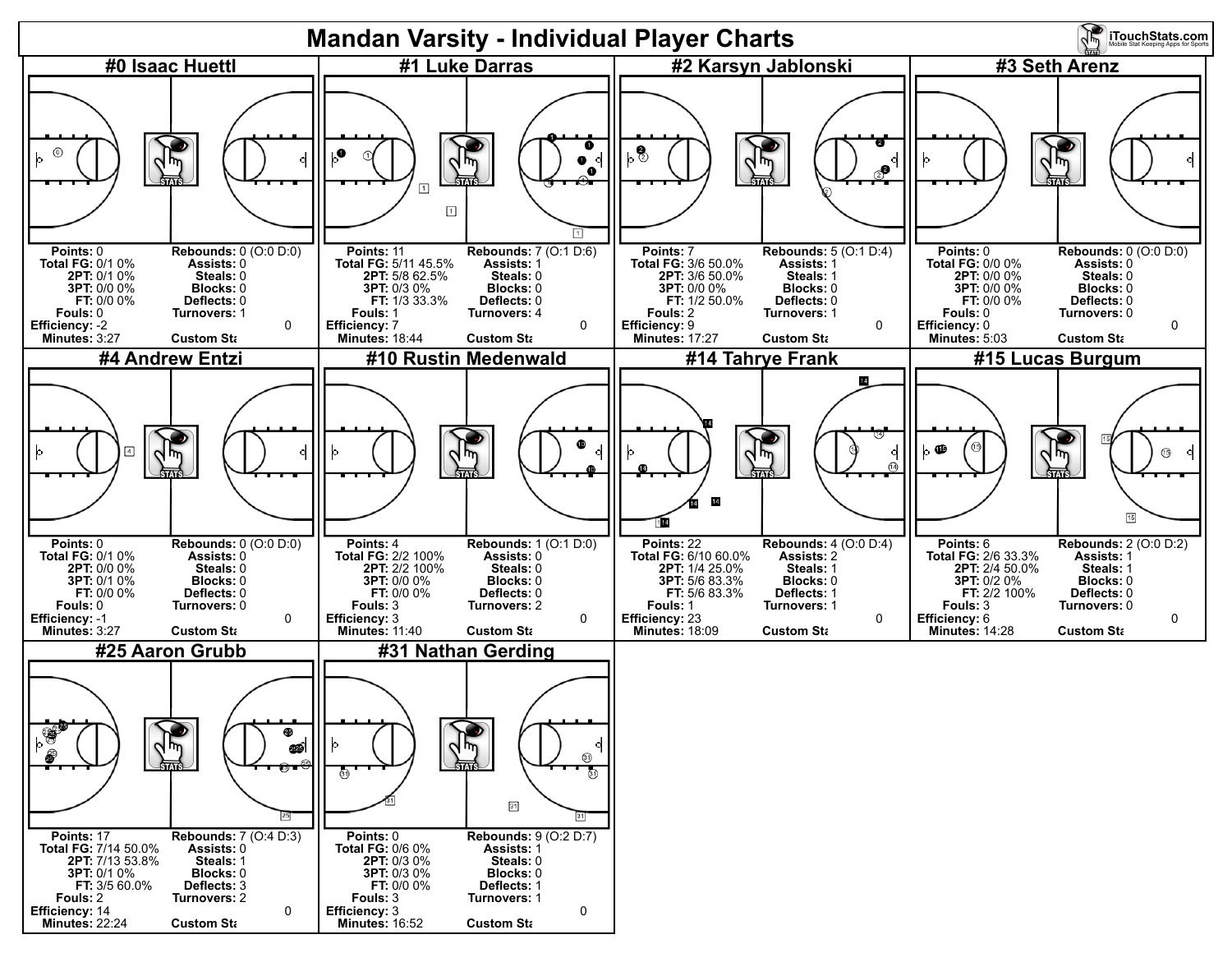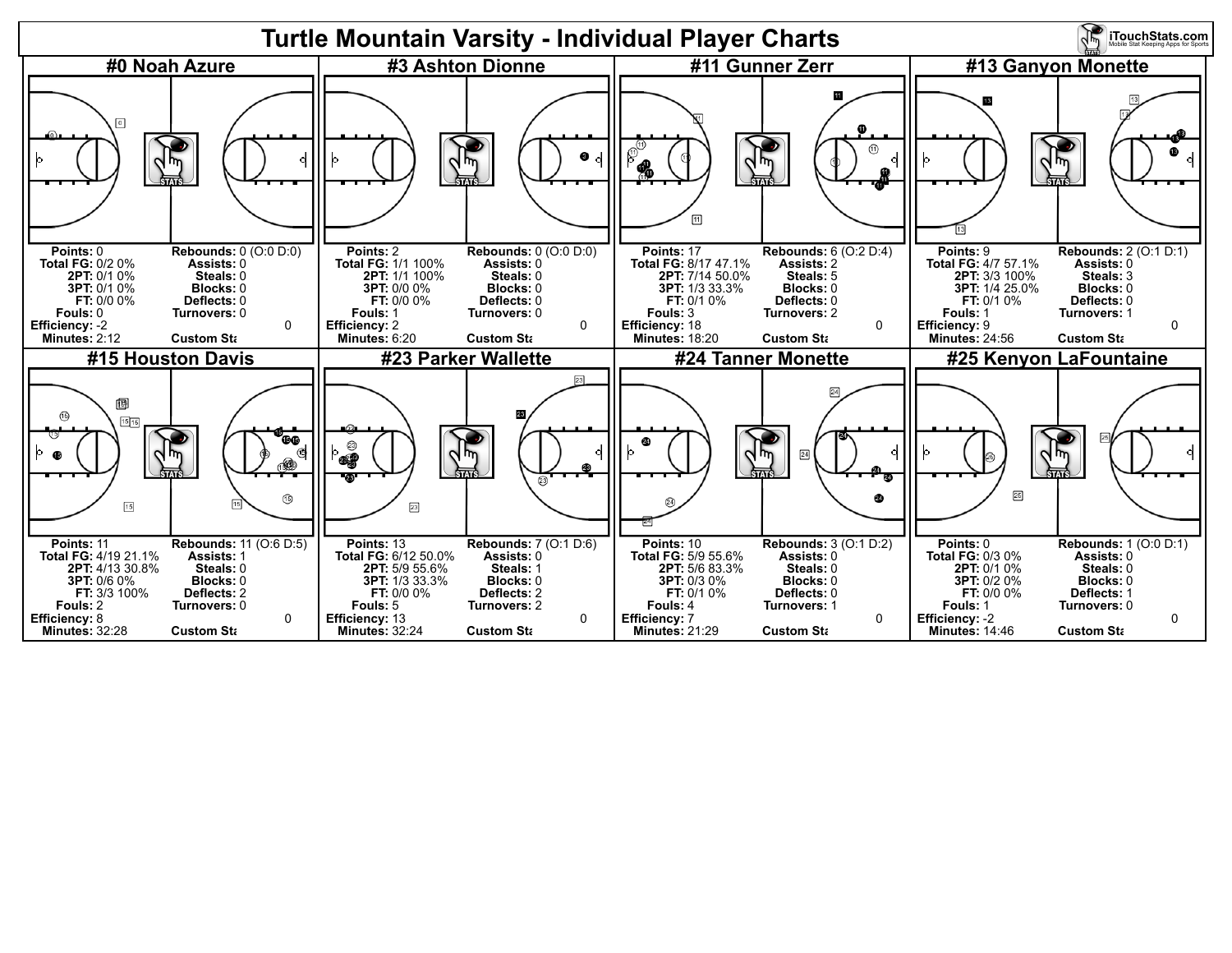| Mandan Varsity<br>Turtle Mountain Varsity            |                                    | <b>Bold: Game Tied</b><br><b>Bold Italic: Lead Change</b> |                                          | <b>Game Log</b>                      |                                              |                                  |                                      | iTouchStats.com                                                              |
|------------------------------------------------------|------------------------------------|-----------------------------------------------------------|------------------------------------------|--------------------------------------|----------------------------------------------|----------------------------------|--------------------------------------|------------------------------------------------------------------------------|
|                                                      | Period - 1                         |                                                           | 10 - 15 13:33 - P1 Made 3pt Shot         |                                      | #14 Tahrye Frank                             | $5:54 - P1$                      | Subbed Out                           | #15 Houston Davis                                                            |
| Time<br>Score                                        | Stat                               | Player                                                    | 13:33 - P1                               | Assist                               | #15 Lucas Burgum                             | $5:54 - P1$                      | Subbed In                            | #25 Kenyon LaFountaine                                                       |
| 18:00 - P1                                           | Starter                            | #2 Karsyn Jablonski                                       | 13:21 - P1 Steal                         |                                      | #2 Karsyn Jablonski                          | $5:54 - P1$                      | Steal                                | #11 Gunner Zerr                                                              |
| 18:00 - P1                                           | Subbed In                          | #2 Karsyn Jablonski                                       | 13:20 - P1                               | Turnover                             | #11 Gunner Zerr                              | 21 - 29 5:48 - P1                | Made 2pt Shot                        | #3 Ashton Dionne                                                             |
| 18:00 - P1                                           | Starter                            | #14 Tahrye Frank                                          | 12 - 15 13:18 - P1                       | Made 2pt Shot                        | #2 Karsyn Jablonski                          | $5:48 - P1$                      | Assist                               | #11 Gunner Zerr                                                              |
| 18:00 - P1                                           | Subbed In                          | #14 Tahrye Frank                                          | 12 - 17 13:00 - P1 Made 2pt Shot         |                                      | #24 Tanner Monette                           | 23 - 29 5:37 - P1                | Made 2pt Shot                        | #15 Lucas Burgum                                                             |
| 18:00 - P1                                           | Starter                            | #15 Lucas Burgum                                          | 12:46 - P1<br>$12:46 - P1$               | Missed 2pt Shot<br>Defensive Rebound | #25 Aaron Grubb<br>#23 Parker Wallette       | $5:36 - P1$<br>$5:18 - P1$       | Assist                               | #14 Tahrye Frank                                                             |
| 18:00 - P1                                           | Subbed In                          | #15 Lucas Burgum                                          | 12:40 - P1                               | Steal                                | #25 Aaron Grubb                              | $5:18 - P1$                      | Missed 3pt Shot<br>Defensive Rebound | #13 Ganyon Monette<br>#31 Nathan Gerding                                     |
| 18:00 - P1                                           | Starter                            | #25 Aaron Grubb                                           | 12:37 - P1                               | Turnover                             | #24 Tanner Monette                           | 26 - 29 5:08 - P1                | Made 3pt Shot                        | #14 Tahrye Frank                                                             |
| 18:00 - P1                                           | Subbed In                          | #25 Aaron Grubb                                           | 12:35 - P1                               | Offensive Foul                       | #25 Aaron Grubb                              | $4:38 - P1$                      | Subbed Out                           | #23 Parker Wallette                                                          |
| 18:00 - P1<br>18:00 - P1                             | Starter<br>Subbed In               | #31 Nathan Gerding<br>#31 Nathan Gerding                  | $12:35 - P1$                             | <b>Took A Charge</b>                 | #23 Parker Wallette                          | $4:38 - P1$                      | Subbed In                            | #15 Houston Davis                                                            |
| 18:00 - P1                                           | Starter                            | #11 Gunner Zerr                                           | 12 - 19 12:16 - P1                       | Made 2pt Shot                        | #13 Ganyon Monette                           | $4:37 - P1$                      | Missed 2pt Shot                      | #15 Houston Davis                                                            |
| 18:00 - P1                                           | Subbed In                          | #11 Gunner Zerr                                           | 12:07 - P1                               | Steal                                | #13 Ganyon Monette                           | 4:36 - P1                        | Defensive Rebound                    | #31 Nathan Gerding                                                           |
| 18:00 - P1 Starter                                   |                                    | #13 Ganyon Monette                                        | 12:07 - P1                               | Turnover                             | #2 Karsyn Jablonski                          | 29 29 4:25 P1                    | Made 3pt Shot                        | #14 Tahrye Frank                                                             |
| 18:00 - P1 Subbed In                                 |                                    | #13 Ganyon Monette                                        | 12 - 21 12:03 - P1<br>15 - 21 11:49 - P1 | Made 2pt Shot<br>Made 3pt Shot       | #13 Ganyon Monette<br>#14 Tahrye Frank       | $4:25 - P1$<br>$4:25 - P1$       | Assist<br>Timeout - Half             | #31 Nathan Gerding<br><b>Turtle Mountain Varsity</b>                         |
| 18:00 - P1                                           | Starter                            | #15 Houston Davis                                         | 11:29 - P1                               | Timeout - Full                       | <b>Turtle Mountain Varsity</b>               | $4:25 - P1$                      | Subbed Out                           | #1 Luke Darras                                                               |
| 18:00 - P1 Subbed In                                 |                                    | #15 Houston Davis                                         | 11:29 - P1                               | Subbed Out                           | #13 Ganyon Monette                           | $4:25 - P1$                      | Subbed In                            | #25 Aaron Grubb                                                              |
| 18:00 - P1                                           | Starter                            | #23 Parker Wallette                                       | 11:29 - P1                               | Subbed In                            | #25 Kenyon LaFountaine                       | $4:25 - P1$                      | Subbed Out                           | #15 Houston Davis                                                            |
| 18:00 - P1<br>18:00 - P1 Starter                     | Subbed In                          | #23 Parker Wallette<br>#24 Tanner Monette                 | 15 - 23 11:18 - P1                       | Made 2pt Shot                        | #11 Gunner Zerr                              | $4:25 - P1$                      | Subbed In                            | #23 Parker Wallette                                                          |
| 18:00 - P1 Subbed In                                 |                                    | #24 Tanner Monette                                        | 10:54 - P1                               | Missed 2pt Shot                      | #15 Lucas Burgum                             | $4:00 - P1$                      | Subbed Out                           | #25 Kenyon LaFountaine                                                       |
| 18:00 - P1                                           | Subbed Out                         | #2 Karsyn Jablonski                                       | $10:54 - P1$                             | Offensive Rebound                    | #31 Nathan Gerding                           | $4:00 - P1$                      | Subbed In                            | #24 Tanner Monette                                                           |
| 18:00 - P1                                           | Subbed In                          | #0 Isaac Huettl                                           | 17 - 23 10:44 - P1                       | Made 2pt Shot                        | #25 Aaron Grubb                              | $3:58 - P1$                      | Missed 3pt Shot                      | #24 Tanner Monette                                                           |
| 18:00 - P1                                           | Subbed Out                         | #14 Tahrye Frank                                          | 10:44 - P1                               | Assist                               | #14 Tahrye Frank                             | $3:41 - P1$                      | Steal                                | #13 Ganyon Monette                                                           |
| 18:00 - P1                                           | Subbed In                          | #1 Luke Darras                                            | 10:30 - P1<br>10:30 - P1                 | Deflection<br>Subbed Out             | #25 Aaron Grubb<br>#15 Lucas Burgum          | $3:41 - P1$<br>29 - 31 3:36 - P1 | Turnover<br>Made 2pt Shot            | #14 Tahrye Frank<br>#24 Tanner Monette                                       |
| 18:00 - P1                                           | Subbed Out                         | #15 Lucas Burgum                                          | 10:30 - P1                               | Subbed In                            | #10 Rustin Medenwald                         | $3:35 - P1$                      | Foul                                 | #15 Lucas Burgum                                                             |
| 18:00 - P1                                           | Subbed In                          | #3 Seth Arenz                                             | $10:05 - P1$                             | Missed 3pt Shot                      | #24 Tanner Monette                           | $3:35 - P1$                      | Subbed Out                           | #15 Lucas Burgum                                                             |
| 18:00 - P1<br>18:00 - P1                             | Subbed Out<br>Subbed In            | #31 Nathan Gerding<br>#4 Andrew Entzi                     | $10:05 - P1$                             | Defensive Rebound                    | #25 Aaron Grubb                              | $3:35 - P1$                      | Subbed In                            | #10 Rustin Medenwald                                                         |
| 17:46 - P1                                           | Deflection                         | #25 Aaron Grubb                                           | $9:59 - P1$                              | Foul                                 | #24 Tanner Monette                           | $3:35 - P1$                      | <b>Missed Free Throw</b>             | #24 Tanner Monette                                                           |
| $17:34 - P1$                                         | Missed 3pt Shot                    | #15 Houston Davis                                         | $9:59 - P1$                              | Subbed Out                           | #2 Karsyn Jablonski                          | $3:35 - P1$                      | Defensive Rebound                    | #31 Nathan Gerding                                                           |
| 17:34 - P1                                           | Defensive Rebound                  | #1 Luke Darras                                            | $9:59 - P1$                              | Subbed In                            | #1 Luke Darras                               | $3:27 - P1$                      | Missed 2pt Shot                      | #2 Karsyn Jablonski                                                          |
| 17:14 - P1                                           | Missed 3pt Shot                    | #4 Andrew Entzi                                           | $9:55 - P1$                              | Turnover                             | #31 Nathan Gerding                           | $3:26 - P1$                      | Defensive Rebound                    | #23 Parker Wallette                                                          |
| 17:14 - P1                                           | Defensive Rebound                  | #23 Parker Wallette                                       | 17 - 25 9:40 - P1<br>$9:19 - P1$         | Made 2pt Shot<br>Foul                | #24 Tanner Monette<br>#25 Kenyon LaFountaine | 29 - 34 3:21 - P1<br>$2:58 - P1$ | Made 3pt Shot<br>Missed 3pt Shot     | #11 Gunner Zerr<br>#31 Nathan Gerding                                        |
|                                                      | 17:02 - P1 Missed 2pt Shot         | #23 Parker Wallette                                       | $9:11 - P1$                              | Missed 2pt Shot                      | #25 Aaron Grubb                              | $2:58 - P1$                      | Defensive Rebound                    | #24 Tanner Monette                                                           |
| 17:01 - P1                                           | Offensive Rebound                  | #15 Houston Davis                                         | $9:07 - P1$                              | Defensive Rebound                    | #23 Parker Wallette                          | $2:44 - P1$                      | Missed 2pt Shot                      | #11 Gunner Zerr                                                              |
| $0 - 2$ 16:59 - P1<br>16:49 - P1                     | Made 2pt Shot<br>Missed 2pt Shot   | #15 Houston Davis<br>#1 Luke Darras                       | 17 - 27 8:45 - P1                        | Made 2pt Shot                        | #24 Tanner Monette                           | $2:43 - P1$                      | Offensive Rebound                    | #11 Gunner Zerr                                                              |
| 16:49 - P1                                           | Defensive Rebound                  | #11 Gunner Zerr                                           | $8:33 - P1$                              | Turnover                             | #1 Luke Darras                               | $2:23 - P1$                      | Foul                                 | #14 Tahrye Frank                                                             |
| $0 - 4$ 16:45 - P1                                   | Made 2pt Shot                      | #15 Houston Davis                                         | $8:13 - P1$                              | Missed 2pt Shot                      | #15 Houston Davis                            | $2:23 - P1$                      | <b>Missed Free Throw</b>             | #11 Gunner Zerr                                                              |
| 16:23 - P1                                           | Missed 2pt Shot                    | #0 Isaac Huettl                                           | $8:13 - P1$                              | Offensive Rebound                    | #24 Tanner Monette                           | $2:23 - P1$                      | Subbed Out                           | #3 Ashton Dionne                                                             |
| 16:23 - P1                                           | Defensive Rebound                  | #11 Gunner Zerr                                           | $8:07 - P1$                              | Missed 2pt Shot                      | #15 Houston Davis                            | $2:23 - P1$                      | Subbed In                            | #15 Houston Davis                                                            |
| $16:08 - P1$                                         | Missed 2pt Shot                    | #15 Houston Davis                                         | $8:07 - P1$<br>$7:52 - P1$               | Defensive Rebound<br>Foul            | #31 Nathan Gerding<br>#11 Gunner Zerr        | $2:03 - P1$<br>$2:02 - P1$       | Missed 3pt Shot<br>Deflection        | #14 Tahrye Frank<br>#23 Parker Wallette                                      |
| 16:07 - P1                                           | Offensive Rebound                  | #15 Houston Davis                                         | $7:52 - P1$                              | Subbed Out                           | #14 Tahrye Frank                             | $1:59 - P1$                      | Foul                                 | #23 Parker Wallette                                                          |
| 16:05 - P1                                           | Missed 2pt Shot                    | #15 Houston Davis                                         | $7:52 - P1$                              | Subbed In                            | #2 Karsyn Jablonski                          | $1:57 - P1$                      | Deflection                           | #14 Tahrye Frank                                                             |
| $16:05 - P1$<br>$2 - 4$ 15:39 - P1                   | Defensive Rebound<br>Made 2pt Shot | #1 Luke Darras<br>#25 Aaron Grubb                         | $7:52 - P1$                              | Subbed Out                           | #31 Nathan Gerding                           | $1:40 - P1$                      | Missed 3pt Shot                      | #13 Ganyon Monette                                                           |
| 2 - 7 15:29 - P1                                     | Made 3pt Shot                      | #23 Parker Wallette                                       | 7:52 - P1                                | Subbed In                            | #15 Lucas Burgum                             | $1:39 - P1$                      | Defensive Rebound                    | #14 Tahrye Frank                                                             |
| 15:01 - P1                                           | Steal                              | #11 Gunner Zerr                                           | $7:52 - P1$                              | Subbed Out                           | #11 Gunner Zerr                              | 31 - 34 1:27 - P1                | Made 2pt Shot                        | #14 Tahrye Frank                                                             |
| 15:01 - P1                                           | Turnover                           | #1 Luke Darras                                            | $7:52 - P1$                              | Subbed In                            | #13 Ganyon Monette                           | 31 - 36 1:12 - P1                | Made 2pt Shot                        | #11 Gunner Zerr                                                              |
| 2 - 9 14:57 - P1                                     | Made 2pt Shot                      | #23 Parker Wallette                                       | 19 - 27 7:45 - P1                        | Made 2pt Shot<br>Foul                | #1 Luke Darras                               | $0:46 - P1$<br>$0:46 - P1$       | Missed 2pt Shot                      | #31 Nathan Gerding                                                           |
| 14:41 - P1                                           | Steal                              | #11 Gunner Zerr                                           | $7:45 - P1$<br>$7:45 - P1$               | Missed Free Throw                    | #23 Parker Wallette<br>#1 Luke Darras        | $0:44 - P1$                      | Offensive Rebound<br>Foul            | #10 Rustin Medenwald<br>#10 Rustin Medenwald                                 |
| 14:41 - P1                                           | Turnover                           | #0 Isaac Huettl                                           | $7:45 - P1$                              | Defensive Rebound                    | #23 Parker Wallette                          | $0:44 - P1$                      | Subbed Out                           | #10 Rustin Medenwald                                                         |
| 14:36 - P1                                           | Missed 2pt Shot                    | #11 Gunner Zerr                                           | $7:24 - P1$                              | Missed 3pt Shot                      | #25 Kenyon LaFountaine                       | $0:44 - P1$                      | Subbed In                            | #1 Luke Darras                                                               |
| 14:36 - P1<br>2 - 11 14:33 - P1                      | Offensive Rebound<br>Made 2pt Shot | #15 Houston Davis<br>#15 Houston Davis                    | 7:24 - P1                                | Defensive Rebound                    | #15 Lucas Burgum                             | 31 - 38 0:29 - P1                | Made 2pt Shot                        | #11 Gunner Zerr                                                              |
| 14:33 - P1                                           | Timeout - Half                     | <b>Mandan Varsity</b>                                     | $7:12 - P1$                              | Missed 3pt Shot                      | #1 Luke Darras                               | $0:20 - P1$                      | Missed 3pt Shot                      | #1 Luke Darras                                                               |
| 14:33 - P1                                           | Subbed Out                         | #4 Andrew Entzi                                           | $7:11 - P1$                              | Offensive Rebound                    | #25 Aaron Grubb                              |                                  |                                      | Points: 38 FG: 18/29 3PT: 2/9 FT: 0/3 Reb: 15 (O:6 D:9) Fouls 6 Turnovers 2  |
| 14:33 - P1 Subbed In                                 |                                    | #2 Karsyn Jablonski                                       | $7:10 - P1$                              | Missed 2pt Shot                      | #25 Aaron Grubb                              |                                  |                                      | Points: 31 FG: 13/22 3PT: 4/9 FT: 1/3 Reb: 16 (0:4 D:12) Fouls 8 Turnovers 7 |
| 14:33 - P1 Subbed Out                                |                                    | #3 Seth Arenz                                             | $7:08 - P1$                              | Defensive Rebound                    | #13 Ganyon Monette<br>#23 Parker Wallette    |                                  | Period - 2                           |                                                                              |
| 14:33 - P1                                           | Subbed In                          | #14 Tahrye Frank                                          | $6:56 - P1$<br>$6:56 - P1$               | Missed 3pt Shot<br>Defensive Rebound | #2 Karsyn Jablonski                          | Time<br>Score                    | Stat                                 | Player                                                                       |
| 14:33 - P1 Subbed Out                                |                                    | #1 Luke Darras                                            | 21 - 27 6:51 - P1                        | Made 2pt Shot                        | #15 Lucas Burgum                             | 17:59 - P2                       | <b>Gains Ball Possession</b>         | Mandan Varsitv                                                               |
| 14:33 - P1 Subbed In                                 |                                    | #15 Lucas Burgum                                          | $6:51 - P1$                              | Assist                               | #2 Karsyn Jablonski                          | 17:53 - P2                       | Subbed Out                           | #1 Luke Darras                                                               |
| 14:33 - P1<br>14:33 - P1 Subbed In                   | Subbed Out                         | #0 Isaac Huettl<br>#31 Nathan Gerding                     | $6:38 - P1$                              | Missed 2pt Shot                      | #15 Houston Davis                            |                                  | 17:53 - P2 Subbed In                 | #15 Lucas Burgum                                                             |
| 14:18 - P1 Steal                                     |                                    | #13 Ganyon Monette                                        | $6:38 - P1$                              | Foul                                 | #10 Rustin Medenwald                         |                                  | 17:43 - P2 Missed 2pt Shot           | #31 Nathan Gerding                                                           |
| 14:18 - P1                                           | Turnover                           | #25 Aaron Grubb                                           | $6:38 - P1$                              | Subbed Out                           | #25 Aaron Grubb                              |                                  | 17:43 - P2 Defensive Rebound         | #15 Houston Davis                                                            |
| 2 - 13 14:12 - P1 Made 2pt Shot                      |                                    | #13 Ganyon Monette                                        | $6:38 - P1$                              | Subbed In                            | #31 Nathan Gerding                           | 17:35 - P2 Foul                  |                                      | #15 Lucas Burgum                                                             |
| 14:12 - P1    Foul                                   |                                    | #15 Lucas Burgum                                          | $6:31 - P1$                              | Foul                                 | #31 Nathan Gerding                           |                                  | 17:27 - P2 Missed 2pt Shot           | #23 Parker Wallette                                                          |
|                                                      | 14:12 - P1 Missed Free Throw       | #13 Ganyon Monette                                        | $6:31 - P1$<br>$6:31 - P1$               | Subbed Out<br>Subbed In              | #24 Tanner Monette<br>#3 Ashton Dionne       |                                  | 17:27 - P2 Defensive Rebound         | #14 Tahrye Frank                                                             |
|                                                      | 14:12 - P1 Defensive Rebound       | #25 Aaron Grubb                                           | $6:27 - P1$                              | Foul                                 | #2 Karsyn Jablonski                          |                                  | 17:11 - P2 Missed 3pt Shot           | #25 Aaron Grubb                                                              |
|                                                      | 13:59 - P1 Missed 2pt Shot         | #25 Aaron Grubb                                           | $6:27 - P1$                              | Subbed Out                           | #10 Rustin Medenwald                         | 33 - 38 16:36 - P2 Made 2pt Shot | 17:10 - P2 Defensive Rebound         | #15 Houston Davis<br>#2 Karsyn Jablonski                                     |
| 13:59 - P1 Foul<br>3 - 13 13:59 - P1 Made Free Throw |                                    | #15 Houston Davis<br>#25 Aaron Grubb                      | $6:27 - P1$                              | Subbed In                            | #14 Tahrye Frank                             |                                  | 16:22 - P2 Offensive Foul            | #13 Ganyon Monette                                                           |
| 13:59 - P1                                           | Missed Free Throw                  | #25 Aaron Grubb                                           | $6:04 - P1$                              | Subbed Out                           | #25 Kenyon LaFountaine                       |                                  | 16:22 - P2 Took A Charge             | #25 Aaron Grubb                                                              |
| 13:59 - P1                                           | Offensive Rebound                  | #31 Nathan Gerding                                        | $6:04 - P1$                              | Subbed In                            | #11 Gunner Zerr                              | 16:12 - P2    Foul               |                                      | #15 Houston Davis                                                            |
| 5 - 13 13:59 - P1 Made 2pt Shot                      |                                    | #25 Aaron Grubb                                           | $6:02 - P1$                              | Missed 2pt Shot                      | #11 Gunner Zerr                              |                                  | 16:04 - P2 Missed 3pt Shot           | #31 Nathan Gerding                                                           |
| 7 - 13 13:54 - P1 Made 2pt Shot                      |                                    | #25 Aaron Grubb                                           | $5:58 - P1$                              | Offensive Rebound                    | #15 Houston Davis                            |                                  | 16:00 - P2 Offensive Rebound         | #25 Aaron Grubb                                                              |
| 7 - 15 13:44 - P1 Made 2pt Shot                      |                                    | #11 Gunner Zerr                                           | $5:55 - P1$                              | Missed 2pt Shot                      | #15 Houston Davis                            | 35 - 38 15:59 - P2 Made 2pt Shot |                                      | #25 Aaron Grubb                                                              |

 $\sim 10$ 35 - 38 15:59 - P2 Made 2pt Shot

5:55 - P1 Missed 2pt Shot #15 Houston Davis<br>5:55 - P1 Defensive Rebound #1 Luke Darras

5:55 - P1 Defensive Rebound